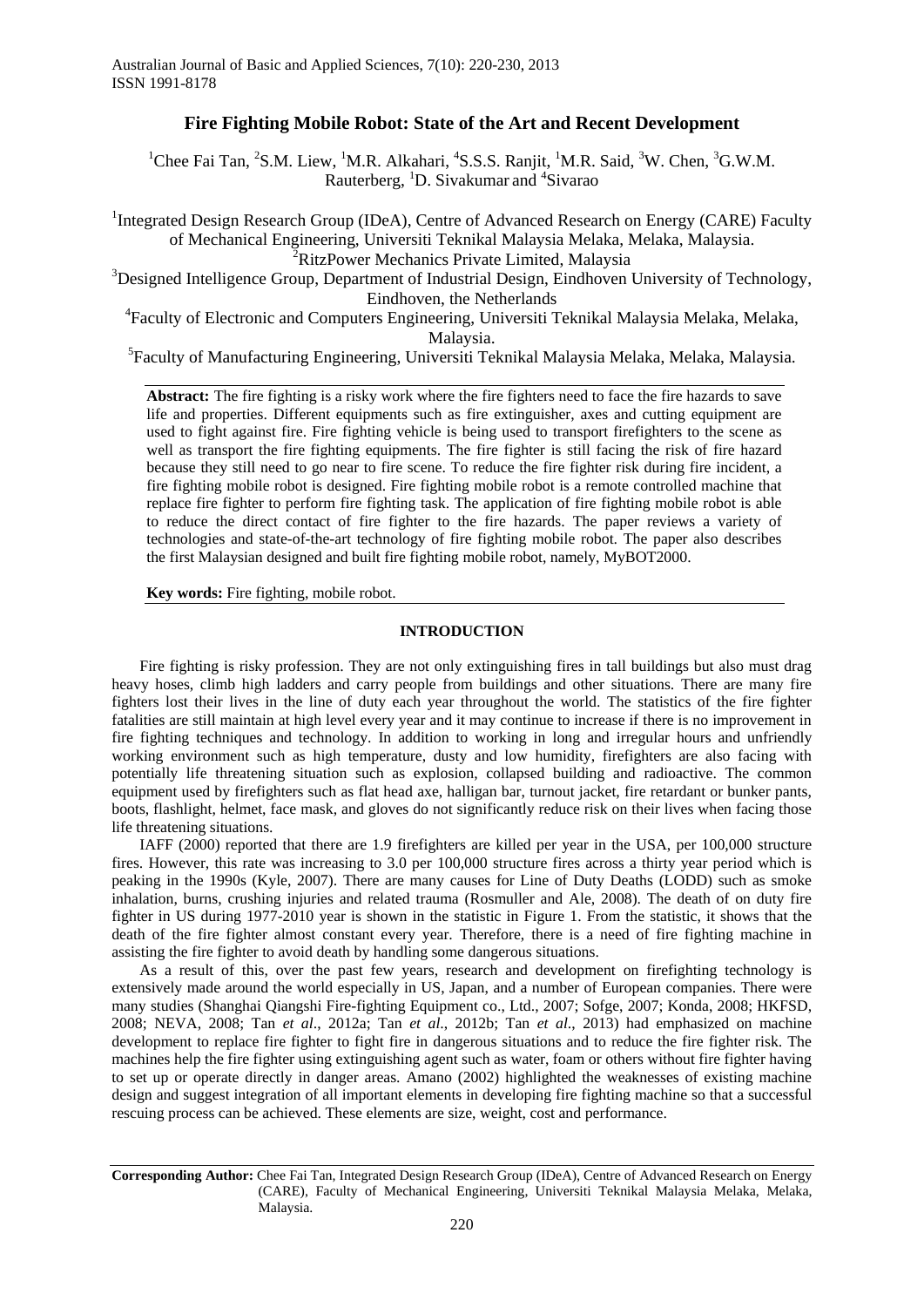

**Fig. 1:** On duty Fire Fighter Fatalities 1977-2010. (Photo reprinted from Rita *et al*., 2011).

#### *Current Fire Fighting Machine:*

The rapid development in technology nowadays, directly improve the tools and equipment used in fire fighting. With these advance tools and equipment, fire fighting can be more effective and efficient. Besides, it also reduces the risk to minimum level. Moreover, the damages of fire incident can be reduced. Fire fighting mobile robot is one of the solution that able to reduce the fire hazards risk on fire fighter. Different type of current available fire fighting machine will be described.

# *LUF60:*

LUF60 (Figure 1) is a diesel powered mobile fire fighting machine is equipped with air blower and a water beam fog. The machine is able to clear the hazardous obstacles by blowing the mixture of air and water. Besides, the machine is designed to withstand the rigor operating conditions and confined spaces. The LUF60 can be used in rail tunnels, aircraft hangers, parking garages, chemical plant, etc. There are some significant features of this machine. The monitor nozzle has a flow rate up to 800 GPM and it can blow the water beam as far as 80m. In order to enhance it mobility in high temperature condition, it is equipped with rubber track system which is rated to 400 degrees Fahrenheit. The rubber track system enables the robot tWo climb the stair. Besides, this machine able to operate on slopes of maximum 20 degrees with the ventilation tube at a maximum 45 degree angle (NRT, 2013). The technical specification of MVF-5 is shown in Table 1.



**Fig, 1:** LUF60. (Photo reprinted from NRT, 2013)

#### *FIREROB:*

FIREROB (Figure 2) is a remote controlled mobile robot that is used to fight fires, search and inspect fire scene. The FIREROB is protected from heat with a heat shield. It is equipped with high-pressure water mist extinguishers to control the fires. Besides, it also equipped with thermal imaging cameras and sensors for observation and monitoring purpose in fire scene. Two operation options for the FIREROB are available, which are with heat shield and without heat shield. The detail technical specification of the each type FIREROB is as referred to Table 2: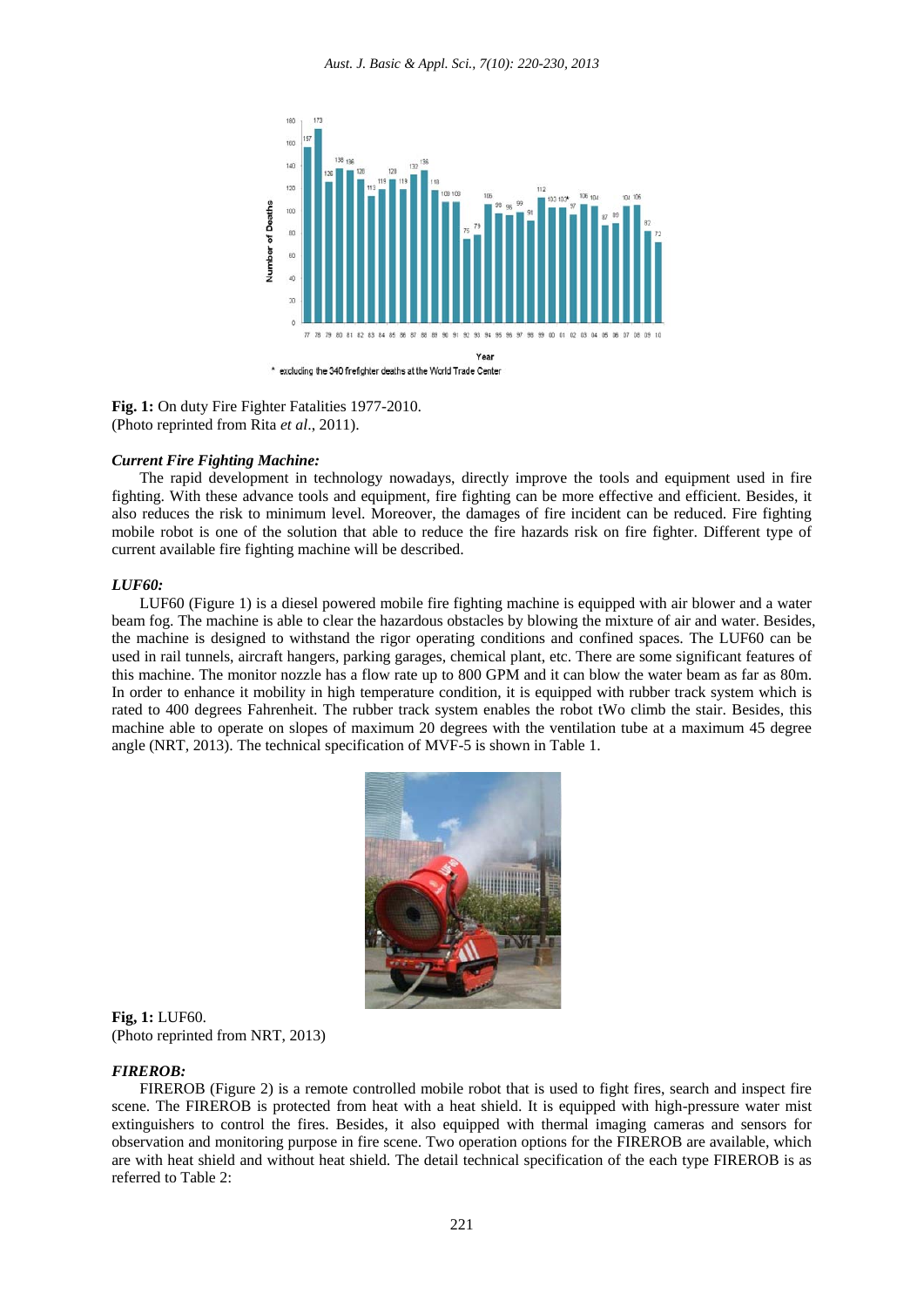| <b>Table 1:</b> Technical specification of LUF60 (NRT, 2013). |  |
|---------------------------------------------------------------|--|
|---------------------------------------------------------------|--|

| Specification           | Description                                                     |
|-------------------------|-----------------------------------------------------------------|
| Weight                  | $2,000 \text{ kg}$                                              |
| Height                  | 2.00 <sub>m</sub>                                               |
| Length                  | $2.30 \text{ m}$                                                |
| Width                   | $1.35 \; \mathrm{m}$                                            |
| Engine                  | Turbo charged diesel.                                           |
| Fuel Tank               | 50 liters                                                       |
| <b>Travel Speed</b>     | Up to $6.0 \text{ km/h}$                                        |
| Water Pump              | $100 + GPM$                                                     |
| Water Cannon            | Wireless remote controlled with adjustable degree and pressure. |
| Water Inlet             | 5.08 cm piping                                                  |
| Wireless Remote Control | Range of 305 m includes spare battery and onboard charger.      |
| Work Lights             | Two 300 W Xenon (2 forward)                                     |



**Fig. 2:** Service Robot FIREROB (Photo reprinted from Americancrane, 2009).

**Table 2:** Technical Specification of FIREROB (Americancrane, 2009).

| Specification                  | Description Without Heat Shield | Description With Heat Shield |
|--------------------------------|---------------------------------|------------------------------|
| Weight                         | $250 \text{ kg}$                | $360 \text{ kg}$             |
| Height                         | $0.385$ m                       | $0.815 \text{ m}$            |
| Length                         | $1.30 \text{ m}$                | 1.60 <sub>m</sub>            |
| Width                          | $0.685 \; \mathrm{m}$           | $0.720 \text{ m}$            |
| Speed                          | $3 \text{ km/h}$                | $3 \text{ km/h}$             |
| <b>Smallest Turning Radius</b> | 1.46 <sub>m</sub>               | $1.70 \text{ m}$             |
| Climbing Ability On Stair      | $32^{\circ}$                    | $32^{\circ}$                 |
| Ground Clearance               | $0.12 \text{ m}$                | $0.12 \text{ m}$             |

#### *FFR-1:*

FFR-1 (Figure 3) is a fire fighting robot that used to enable firefighters to carry out difficult missions. The FFR-1 is a remote controlled double-tracked robot that carry monitor and used to extinguish fire. The robot is designed to operate under hazardous environment conditions as high temperatures, poisonous materials and inside unsafe buildings.



**Fig. 3:** FFR-1 Fire Fighting and Rescue Wireless Robot (bowen39, 2012).

Operating FFR-1 enables firefighters to execute missions in confined spaces, narrow streets, industrial buildings, stores, tunnels, airports, military installations, power plants, chemical plants and others. FFR-1 is easily transported on a modified vehicle or a trailer, imparting an operational advantage for firefighters at early stage of the fire as well as during the whole operation. The FFR-1 has a internal double-walled cooling system to avoid the overheating cause by high external temperature. FFR-1 is a highly maneuverable robot with crosscountry capabilities. It runs on treads and can climb up to 30 degree incline dragging a 3 inch fire hose (Mgsemi, 2005). The technical specification of FFR-1 is shown in Table 3.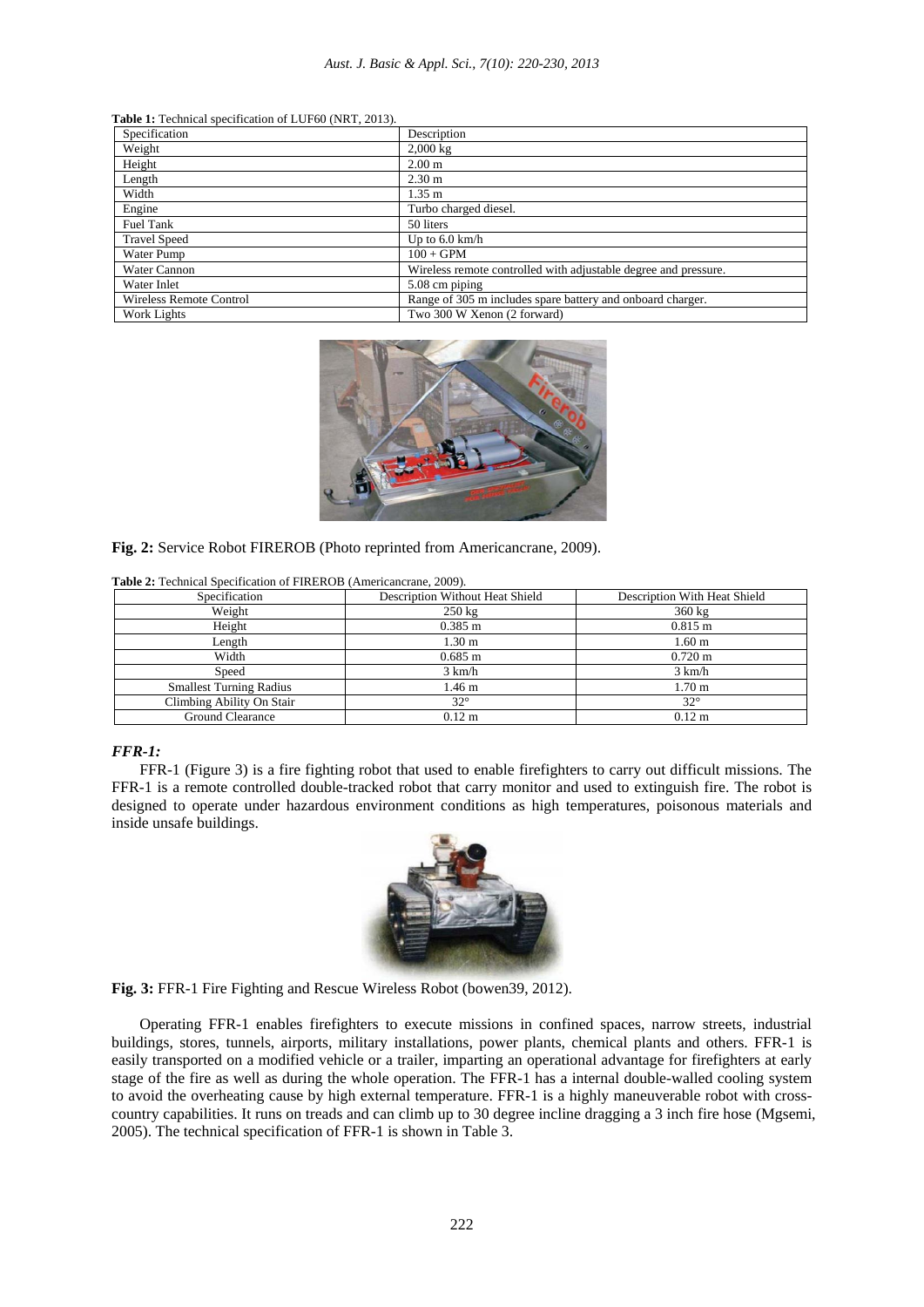| Specification                  | Description                                                                                        |
|--------------------------------|----------------------------------------------------------------------------------------------------|
| Weight                         | 940 kg                                                                                             |
| Height                         | 1.38 <sub>m</sub>                                                                                  |
| Length                         | $1.62 \text{ m}$                                                                                   |
| Width                          | 1.14 <sub>m</sub>                                                                                  |
| Engine                         | 2 electric motors powered by 24 V batteries.                                                       |
| Speed                          | $3$ to 4 km/h                                                                                      |
| Climbability                   | 30 slope                                                                                           |
| <b>Water Crossing</b>          | 20 cm deep                                                                                         |
| <b>Obstacle Crossing</b>       | 20 cm high                                                                                         |
| <b>Track System</b>            | 2 steel tracks with optional rubber pads locomotion technique.                                     |
| Water System                   | Monitor plus electrically operated single nozzle,                                                  |
| <b>Water Flow</b>              | Up to 4200 liters/min at 15 bars.                                                                  |
| <b>Traction System</b>         | Drag a 3" fire extinguishing hose and a 1" coc hose each 100 m long.                               |
| <b>Wireless Control Range</b>  | $260 \text{ m}$                                                                                    |
| Cable Control Range            | $100 \text{ m}$                                                                                    |
| <b>Environmental Condition</b> | 30 % of maneuvering duty up to 3 hours.                                                            |
| Viewing System                 | Surveillance camera on a mast, remote controlled zoom and pan. Front road camera, remote           |
|                                | controlled zoom and focus.                                                                         |
| Lighting                       | 1 spotlight unit, parallel to surveillance camera. 1 spotlight unit, parallel to road fixed camera |

**Table 3:** Technical Specification of FFR-1 (Mgsemi, 2005).

#### *FIREMOTE 4800:*

The Firemote 4800 illustrated in Figure 4 is an Unmanned Ground Vehicle. It is equipped with a firefighting nozzle, high pressure water equipment, spray nozzle, navigation cameras, thermal imaging camera, cooling system and roll-flat hose inlet. All the equipment is contained in a stainless steel insulated body which can reflect radiant heat. It can also protect tracks and sensitive parts by circulating water through chassis and using fixed nozzle to cool down the body. The Firemote 4800 is controlled from a panel by the help of color cameras consisted of 2 forward facing and 2 rearward facing, angled to give wide field of view. The panel uses a trans-reflective monitor that shows a software dashboard with the Firemote 4800's parameters and images from the 4 cameras simultaneously for ease of navigation. The command centre can receive video from the panel as it has an inbuilt computer that can record or send on video files. The technical specification of FIREMOTE 4800 is shown in Table 4.



**Fig. 4:** Firemote 4800. (Photo reprinted from Ryland Research Limited Company, 2011)

| Table 4: Technical Specification of Firemote 4800 (Ryland Research Limited Company, 2011). |  |
|--------------------------------------------------------------------------------------------|--|
|--------------------------------------------------------------------------------------------|--|

| Specification                 | Description                                                                   |
|-------------------------------|-------------------------------------------------------------------------------|
| Weight                        | $450 \text{ kg}$                                                              |
| Height                        | $1.14 \text{ m}$                                                              |
| Length                        | 1.40 <sub>m</sub>                                                             |
| Width                         | 0.70 <sub>m</sub>                                                             |
| Body                          | 304 Grade Polished Stainless Steel with internal insulation.                  |
| <b>Power Sources</b>          | 36 Volt 65AH gel lead acid batteries or DC power via umbilical cable from 24V |
|                               | vehicle supply.                                                               |
| Speed                         | Up to $4.5 \text{ km/h}$                                                      |
|                               |                                                                               |
| Water Cannon                  | Up to 1700 liters/min of water at 7 bar (100psi)                              |
| <b>Track System</b>           | Steel reinforced rubber tracks                                                |
| Traction                      | Sufficient to pull at least 200 meters of empty hose.                         |
| Cooling/Protection            | Fixed nozzles to produce fog shield and to cool body and tracks by soaking.   |
| <b>Wireless Communication</b> | Standard 802.11n Wi-Fi for video and 2.4 GHz spread spectrum radio modem for  |
|                               | control.                                                                      |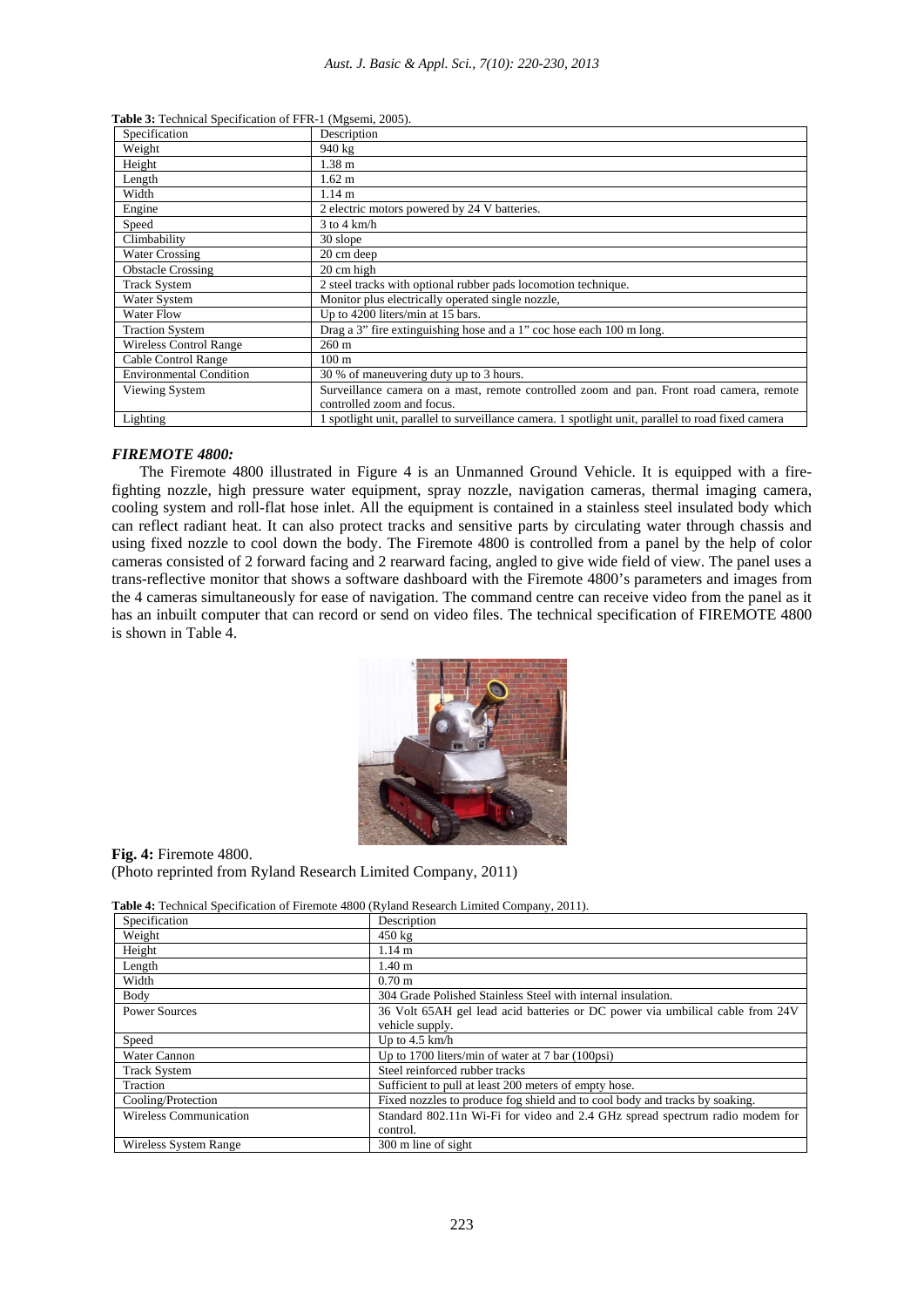# *MVF-5:*

The MVF-5 as shown in Figure 5 is a multifunctional robotic fire fighting machine manufactured by Croatian manufacturer DOK-ING, to put out fires in unreachable areas and life threatening conditions. It is a fire fighting vehicle that operated by a single operator and controlled by using remote control. With the remotecontrol technology GPS-INS (Global Position System- Inertial Navigation System), the system is able to be controlled in the range of 1500m.



**Fig. 5:** MVF-5 Autonomous Fire Fighting Machine. (Photo reprinted from DOK-ING Company, 2010)

The MVF-5 helps to assist the firefighters to secure high risk infrastructure. It also extinguishes fires without intervention of firefighters with high-pressure cannon on a hydraulic arm that pumps water up to 55 m away. The MVF-5 has a high-temperature-resistant fire protection shield. The protection shield is based on reflective in tumescent materials that bubble, expand in volume, and become denser when exposed to fire. DOK-ING Company claimed that the multilayer coatings on MVF-5 are able to withstand 700 C for 15 minutes or 400 C for 30 minutes, making it suitable for high-temperature areas. The MVF-5 can spray 2000 liters of water or foam per minute. The tank capacity is 2200 liters of water and 500 liters of foam. The high pressure cannon which is fitted on the specially designed 3-level hydraulic arm has 360° rotation. This enables high pressure cannon delivering of the extinguishing liquids in all desired directions (DOK-ING Company, 2010). The technical specification of MVF-5 is shown in Table 5.

| Specification          | Description                               |
|------------------------|-------------------------------------------|
| Weight                 | 9274 kg                                   |
| Height                 | $2109$ mm                                 |
| Length                 | 3800 mm                                   |
| Width                  | $2180$ mm                                 |
| Body                   | NA                                        |
| <b>Power Sources</b>   | 6-cylinder, in-line, turbo-charged diesel |
| Speed                  | $12 \text{ km/h}$                         |
| Water Cannon           | $2000$ $l/min$                            |
| <b>Track System</b>    | NA                                        |
| Traction               | Steel reinforced rubber tracks            |
| Wireless Communication | Remote controlled                         |
| Wireless System Range  | Up to $1500m$                             |

**Table 5:** Technical Specification of MVF-5 (DOK-ING Company, 2010).

#### *JMX-LT50:*

JMX-LT50 (Figure 6) is equipped with barrier ability, the long-distance remote control, and the formidable spray water class. This robot is made up of the remote-controller, chassis, liquid-control fire monitor and control system. The robot is utilizing the water supplied from rear coupling and it is able to protect itself by automatic mist spraying. The remote control water cannon of the robot is able to spray the water in different angle and distance. The mobility of JMX-LT50 is using the wheel-tire moving structure. This design made this robot move in the different terrain and overcome different kind of obstacle (Chinawe, 2013). The technical specification of JMX-LT50 is shown in Table 6.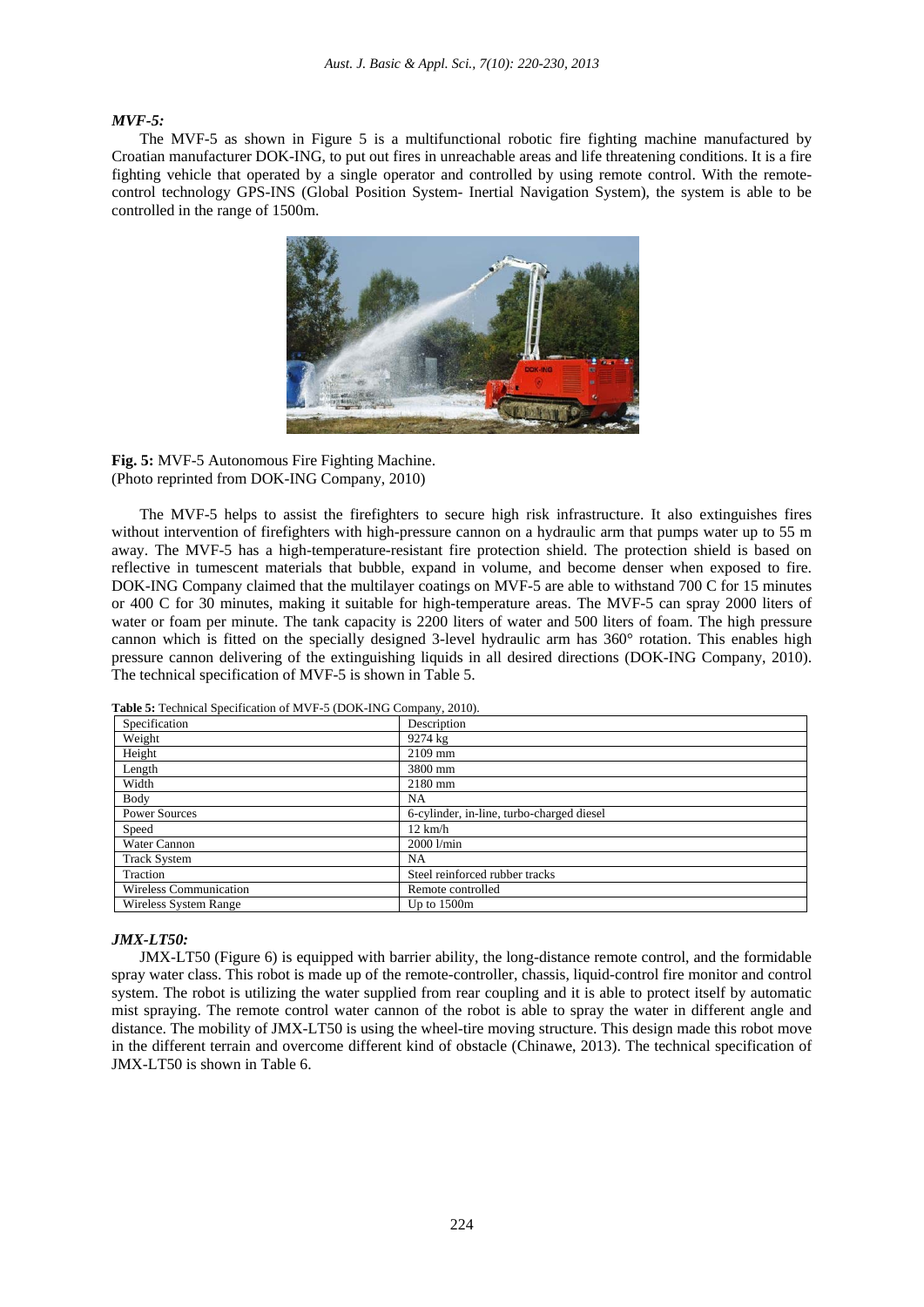

#### **Fig. 6:** JMX LT50 (Photo reprinted from Chinawe, 2013).

| <b>Table 6:</b> Technical Specification of JMX-LT50 (Chinawe, 2013). |  |
|----------------------------------------------------------------------|--|
|----------------------------------------------------------------------|--|

| Specification                | Description       |
|------------------------------|-------------------|
| Weight                       | 1500 kg           |
| Height                       | 1560 mm           |
| Length                       | $2400$ mm         |
| Width                        | 1435 mm           |
| Body                         | <b>NA</b>         |
| <b>Power Sources</b>         | <b>NA</b>         |
| Speed                        | $12 \text{ km/h}$ |
| Water Cannon                 | 50 liter/sec      |
| <b>Track System</b>          | <b>NA</b>         |
| Traction                     | Wheel tire        |
| Wireless Communication       | Remote controlled |
| <b>Wireless System Range</b> | Up to $150m$      |

#### *SACI 2.0:*

The Brazilian made water-blasting robot named SACI (Figure 7) was introduced in 2006. SACI is able to put off the fire by directing the water stream, foam blast or a fog blowing technique. The machine When extinguishing fire, this machine will produce a maximum blast of 60 meters, and the cannon pivots from 20 - 70 degrees vertically while being wheeled around on the tank-like track system. It can have water cannons capable to have a water flow up to 7,600 liters per minute. There are two Foam Generator Liquid reservoirs with 25 liters capacity each build internally (ARMTEC, 2013).



**Fig. 7**: SACI 2.0 (Photo reprinted from ARMTEC, 2013).

This machine can pump fluids for three solid hours before needing a recharge. Other than that, it can operate with a full load capacity up to a minimum of six hours. For convenience, this machine has its charging system mounted in its transport car. It has lighting system to light up the dark environment when on duty. SACI firefighting robot was designed and built with modular approach. Besides, SACI is equipped with a trapezoidal track that is capable to cross different obstacles. The technical specification of SCAI 2.0 is shown in Table 8.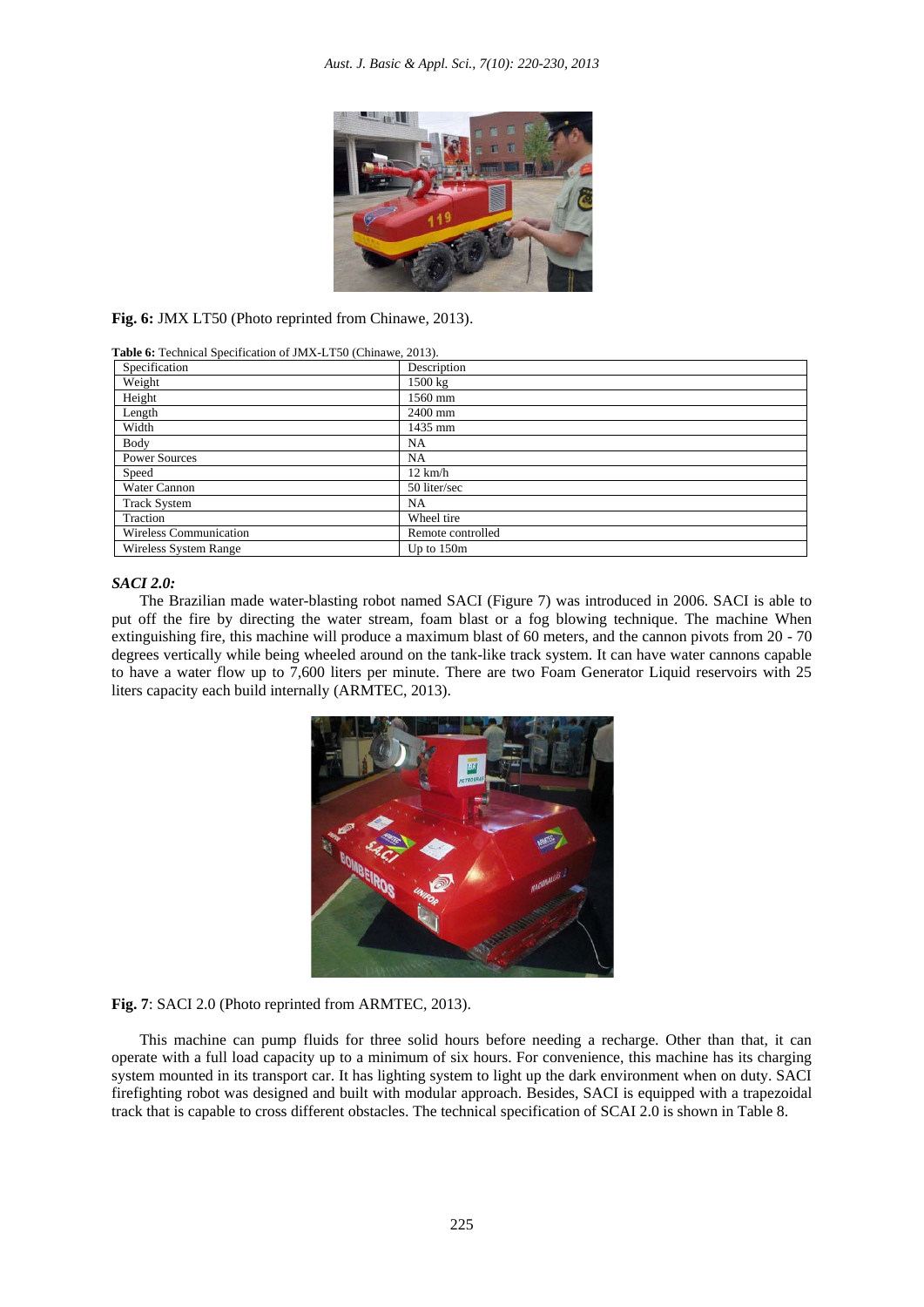| Specification        | Description                    |
|----------------------|--------------------------------|
| Weight               | <b>NA</b>                      |
| Height               | $1600$ mm                      |
| Length               | 1800 mm                        |
| Width                | 1500 mm                        |
| Body                 | <b>NA</b>                      |
| <b>Power Sources</b> | <b>Battery</b>                 |
| Speed                | $12 \text{ km/h}$              |
| Water Cannon         | 8400 l/min                     |
| <b>Track System</b>  | <b>NA</b>                      |
| Traction             | Steel reinforced rubber tracks |

**Table 7:** Technical Specification of SACI 2.0 (ARMTEC, 2013).

### *ArchiBot-M:*

The Korean designed firefighting robot, namely, ArchiBot-M (Figure 8) is the mobile robot that used in the human inaccessible location. It is used for on-site checking and clears the path for fire fighter. The robot was equipped with an special designed independent suspension system for stair climbing and working in high temperature. The robot also is designed with waterproof ability and equipped with a cooling system in order the robot to be worked in the hot environment. The technical specification of ArchiBot-M is shown in Table 9.



**Fig. 8**: ArchiBot-M (Photo reprinted from Drbfatec, 2013).

| Specification        | Description                    |
|----------------------|--------------------------------|
| Weight               | $450 \text{ kg}$               |
| Height               | 650 mm                         |
| Length               | 1400 mm                        |
| Width                | $800 \text{ mm}$               |
| Body                 | <b>NA</b>                      |
| <b>Power Sources</b> | NA                             |
| Speed                | $20 \text{ km/h}$              |
| Water Cannon         | <b>NA</b>                      |
| <b>Track System</b>  | <b>NA</b>                      |
| Traction             | Steel reinforced rubber tracks |

#### *Thermite T2:*

The Thermite robot is developed to be handled different hazardous environment such as forest fire and chemical fires. The robot equipped with remote capabilities to ensure the robot is able to control with stand-off distance and a multi-directional monitor to ensure the safety of the user. The remote control distance is around 400 m. The Thermite is designed for rough terrain as well as building environment. The robot has short start up time that is enable the robot has shorter respond time. The technical specification of Thermite T2 is shown in Table 7.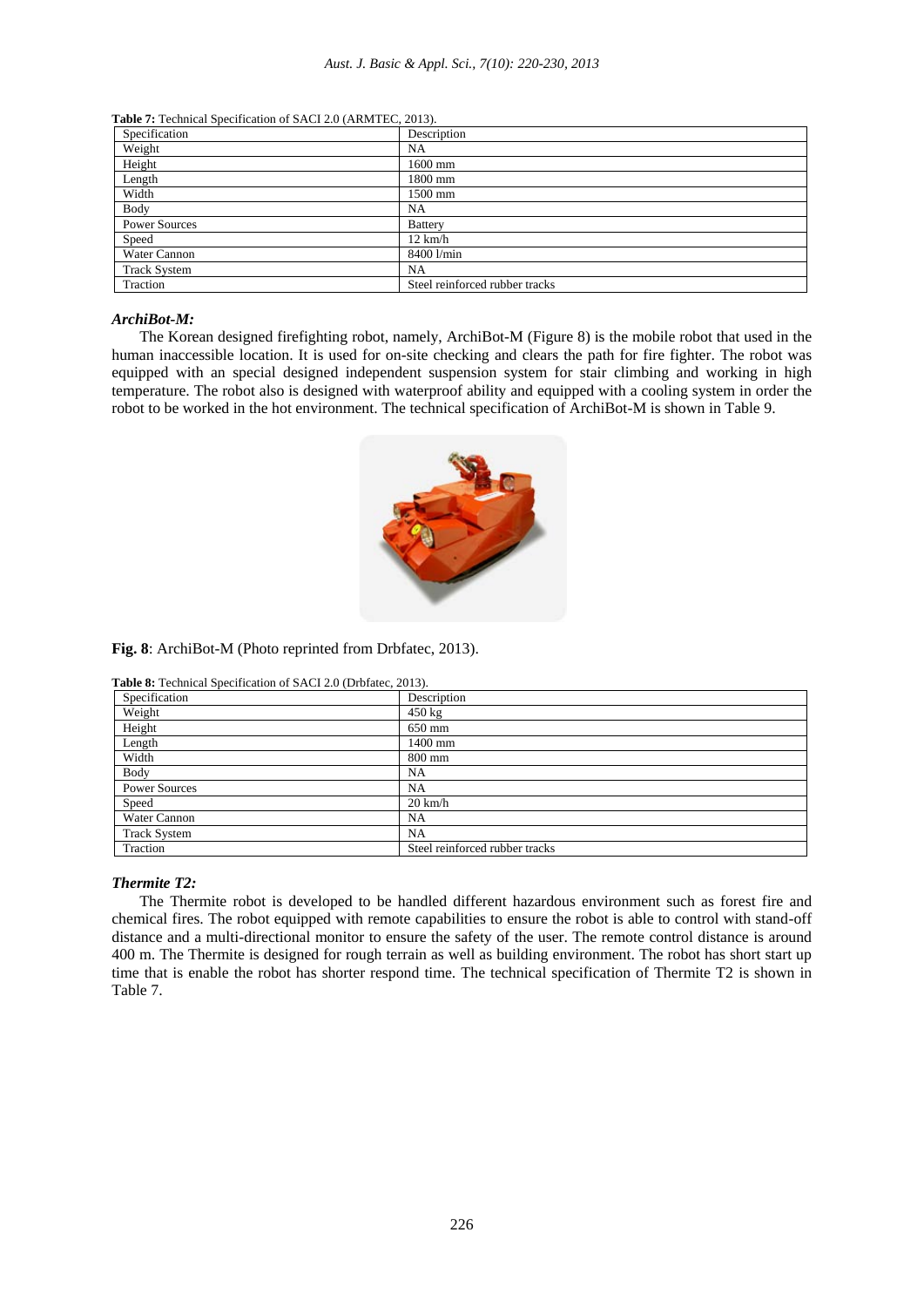

**Fig. 8**: Thermite T2 (Photo reprinted from Howeandhowe, 2013).

| Specification        | Description                             |
|----------------------|-----------------------------------------|
| Weight               | 744 kg                                  |
| Height               | 1397 mm                                 |
| Length               | 1880 mm                                 |
| Width                | 889 mm                                  |
| Body                 | A440f steel, aircraft 5 grade aluminium |
| <b>Power Sources</b> | Engine                                  |
| Speed                | $20 \text{ km/h}$                       |
| Water Cannon         | 600 GPM with multi-directional nozzle   |
| <b>Track System</b>  | NA                                      |
| Traction             | NA                                      |

**Table 9:** Technical Specification of Thermite T2 (Howeandhowe, 2013).

# *MyBOT2000:*

The developed of MyBOT2000 (Tan *et al*., 2012a; Tan *et al*., 2012b; Tan *et al*., 2013) is a remotely controlled machine consists of a mobile and rigid chassis. The robot is designed and developed in Malaysia. The different view of MyBot2000 is showed in Figure 9 and Figure 10. The machine is wirelessly controlled via mobile computer. The nozzle of the machine can be directed at different angle and can be elevated in order to control fire at different height. One of the great importance of the development of the Fire Fighting Machine is it can reduce the risks faced by fire fighters in performing their duties. This is due to the fact to the current fire fighting techniques require fire fighters to intervene in hazardous conditions. Working at high temperature, dusty, low humidity, dangerous and others are among usual working conditions associated with fire fighting. The MyBot2000 system is a ground vehicle that was equipped with long-range control and monitoring ability for firefighting and rescue purpose. The MyBot2000 is capable of fire fighting and searching purpose in a hazardoud environment. In addition, the MyBot2000 is using green energy, which is electric, to power the machine. The current MyBot2000 will be equipped with state of the art sensor and imaging system to detect and locate fire victim. The first generation of MyBot2000 was developed in the year 2006. Currently, the 4<sup>th</sup> generation of MyBot2000 is under development process. The new design of the MyBot2000 will equipped with better track system, lighter structure, controllable multi-directional water cannon, long range wireless CCTV, common platform as well as long range control capability. The common based of MyBot2000 will be built as well in order the MyBot2000can be used for different purposed. The technical specification of MyBot2000 is shown in Table 8.

| Specification        | Description                  |
|----------------------|------------------------------|
|                      |                              |
| Weight               | $910 \text{ kg}$             |
| Height               | 1300 mm                      |
| Length               | 1500 mm                      |
| Width                | $1000$ mm                    |
| Body                 | Mild steel                   |
| <b>Power Sources</b> | <b>Battery</b>               |
| Speed                | $2.36$ km/h                  |
| Water Cannon         | Single water nozzle          |
| <b>Track System</b>  | Heavy duty rubber track belt |
| Traction             | <b>NA</b>                    |

**Table 10:** General specifications of the MyBOT2000.

# *Comparison of Current Fire Fighting Mobile Robot:*

The comparison of current fire fighting mobile robot based on technical specification is shown in Table 9.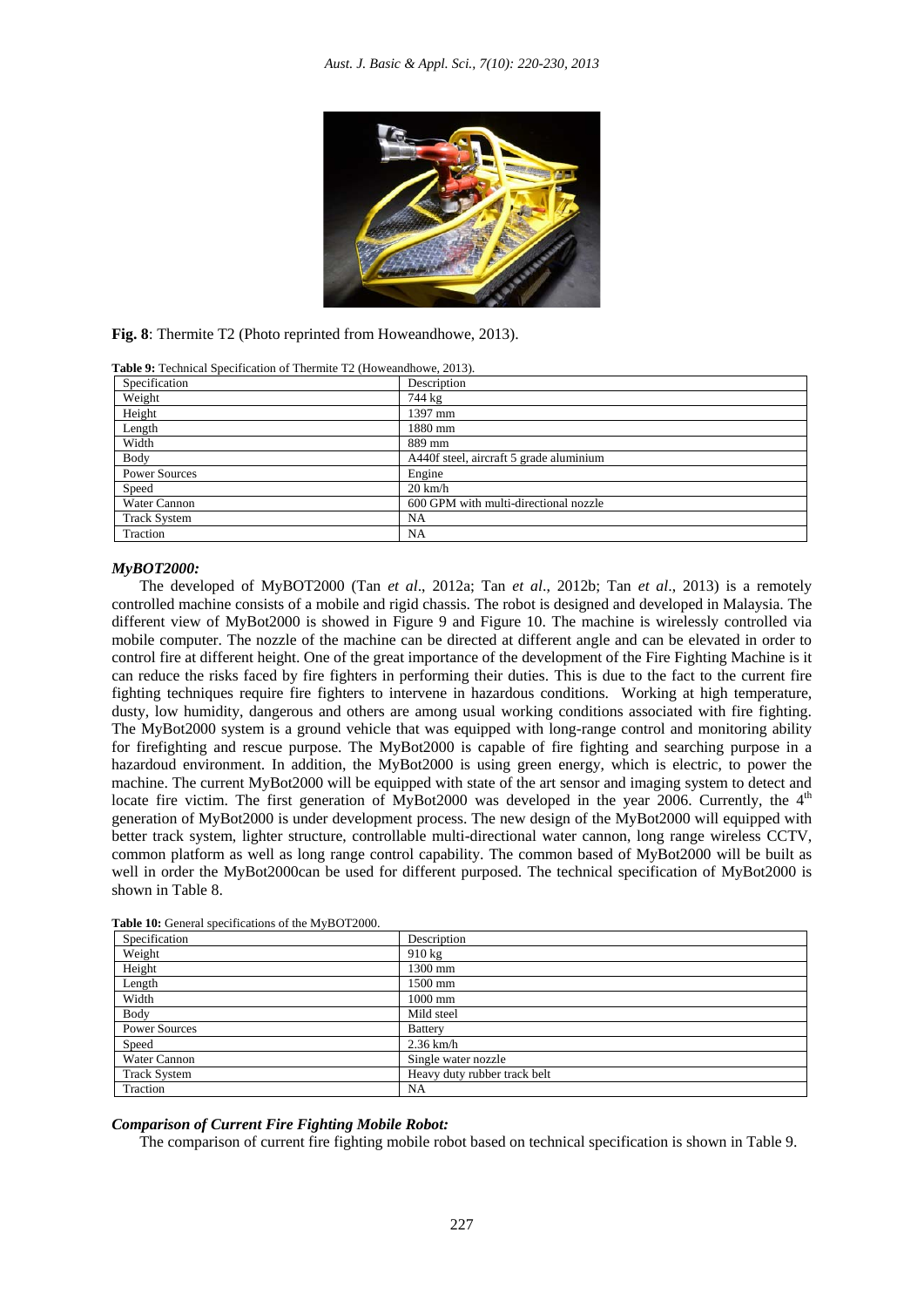

**Fig. 9:** Side View of MyBOT2000.



# **Fig. 10:** MyBOT2000.

**Table 9:** The comparison of current fire fighting mobile robot.

| Specificatio | LUF <sub>60</sub> | $FFR-1$           | <b>FIREMOTE</b>         | MVF5        | JMX-              | SACI             | ArchiBot         | Thermite          | <b>FFM3000</b>   |
|--------------|-------------------|-------------------|-------------------------|-------------|-------------------|------------------|------------------|-------------------|------------------|
| n            |                   |                   | -4800                   |             | LT50              |                  |                  |                   |                  |
| Size         | $2.3 \times 1.35$ | $1.62 \text{ x}$  | $1.4 \times 0.7 \times$ | 3.8x        | 2.44 x            | $1.8 \times 1.5$ | $1.4 \times 0.8$ | 1.88x             | $1.5 \times 1.0$ |
| (L x W x H)  | $x2$ m            | 1.14x             | $1.14 \text{ m}$        | 2.18x       | 1.44 x            | x 1.6 m          | $x\,0.65$ m      | $0.89 \times 1.4$ | x 1.3 m          |
|              |                   | 1.38 <sub>m</sub> |                         | 2.1 m       | 1.56 <sub>m</sub> |                  |                  | m                 |                  |
| Speed        | 6                 | 4                 | 4.5                     | 12          | 12                | 12               | 20               | 20                | 2.36             |
| (km/h)       |                   |                   |                         |             |                   |                  |                  |                   |                  |
| Power        | Diesel            | <b>Battery</b>    | <b>Battery</b>          | Diesel      | Diesel            | <b>Battery</b>   | <b>NA</b>        | Diesel            | <b>Battery</b>   |
| source       | engine            |                   |                         | engine      | engine            |                  |                  | engine            |                  |
| Control      | Radio             | Wireless          | WiFi                    | Remote      | Radio             | Radio            | <b>NA</b>        | Radio             | Radio            |
|              | control           | control           |                         | control     | control           | control          |                  | control           | control          |
| Weight (kg)  | 2000              | 940               | 450                     | 9274        | 1500              | NA.              | 450              | 744               | 910              |
| Price (USD)  | 200,000           | NA.               | NA                      | NA.         | 49,000            | NA.              | NA               | 98,000            | 40,000           |
| Source       | http://ww         | NA.               | http://www.             | http:// $w$ | http://info       | http://v2.a      | http://ww        | http://ww         |                  |
|              | w.nngov.          |                   | rylandresear            | ww.dok-     | $.$ fire.hc $36$  | rmtecbras        | w.drbfate        | w.howean          |                  |
|              | com/fire/         |                   | ch.co.uk/re             | ing/hr/pr   | $0.\text{com}/20$ | il.com/ind       | c.com/frd        | dhowe.co          |                  |
|              | download          |                   | motely-                 | oducts/fi   | 10/06/090         | ex.php?pr        | center/fi        | $m/rs1$ -         |                  |
|              | $s/luf-$          |                   | operated-               | refightin   | 83222194          | $oduto=2$        | ghting_m.        | robotic-          |                  |
|              | 60 fire a         |                   | vehicles/fire           | $g/mvf_5$   | 7.shtml           |                  | htm              | solution-         |                  |
|              | pparatus          |                   | mote- $4800$            | ?product    |                   |                  |                  | base-             |                  |
|              | article           |                   |                         | Page=tec    |                   |                  |                  | system.ht         |                  |
|              |                   |                   |                         | hnical      |                   |                  |                  | ml                |                  |
| Origin       | Austria           | US                | UK.                     | Croatia     | China             | <b>Brazil</b>    | Korea            | US                | Malaysia         |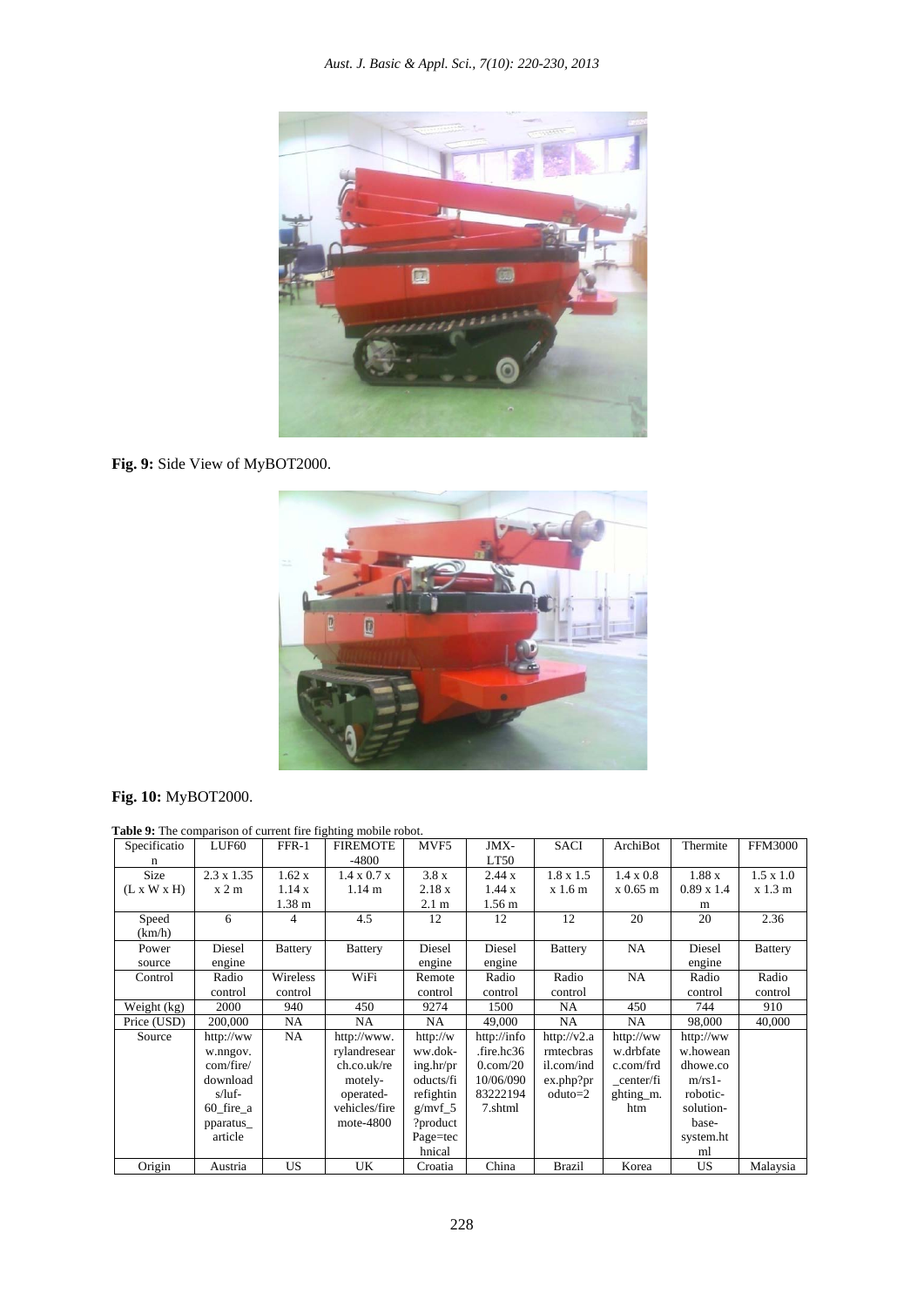#### *Summary:*

Different technical specification of 10 current fire fighting mobile robots was compared in Table 9. As referred to Table 9, MVF5 is the biggest and heaviest fire fighting robot among others. The MVF5 is to be operated at outdoor only and it is not able to enter certain architecture. It is follows by LUF60 and JMX-LT50. MVF5, LUF60 and JMX-LT50 were designed to withstand loads, equipped with bigger water cannon and it is able to control fire in a short time. The MVF5 robot was equipped with elevated water cannon and a built in water tank. The JMX-LT50was equipped with remote controlled water cannon. For LUF60, it is equipped with a powerful ventilator to blow the high volume of water in the form of water fog. Next, the weight of remain seven mobile robots are less than 1000kg. Most of the mobile robot such as Firerob, FFR-1, Firemote-4800, SACI, ArchiBot and MyBOT2000 are using battery as power source, except Thermite is using diesel engine. In general, 90% of the mobile robots are using water nozzle, 80% of the mobile robots are using remote control water cannon, and less than 20% of the mobile robots are carrying water tank. The application of the developed fire fighting mobile robot is to be used in the petrochemical plants, hazardous area such as radioactive environment, unstable structure, and high pressure vessel. Currently, the development of the fire fighting mobile robot still not fully supported by local authority or fire department to be implemented during critical scene and reduce the risk fire fighter. Efforts need to be made to encourage the use of fire fighting mobile robot by designing a low cost and good quality machine.

# **ACKNOWLEDGMENT**

The authors / researchers are very much in-debt to thank the Ministry of Higher Education Malaysia (MOHE) for awarding a research grant (PRGS/2012/TK01/FKM/02/1/T0004) which enabled the progressing of this critical research. Special thanks to the top level management of Universiti Teknikal Malaysia Melaka (UTeM), including Centre for Research and Innovation Management (CRIM) and Faculty of Mechanical Engineering administrators.

# **REFERENCES**

Amano, H., 2000. Present Status and Problems of Fire Fighting Robots. SICE 2002. Proceedings of the 41st SICE Annual Conference, 2: 880- 885.

Americancrane. http://www.americancrane.com/Telerob/Firerob.htm. Accessed on 8 Mar 2013.

Anna Konda – The Fire Fighting Snake Robot. [http://www.sintef.com.](http://www.sintef.com/) Accessed on 4 September 2008.

Armtec. http://v2.armtecbrasil.com/index.php?produto=2. Accessed on 8 Mar 2013.

Chinawe. http://www.chinawe.net/html/xf/thxf/20100609\_268016.html. Accessed on 8 Mar 2013.

DOK-ING. Firefighting (MVF-5). http://www.dok-ing.us/products.html. Accessed on 5 October 2011.

Drbfatec. http://www.drbfatec.com/frd\_center/fighting\_m.htm. Accessed on 8 Mar 2013.

Hisanori, A., 2002. Present Status and Problems of Fire Fighting Robots. SICE 2002. Proceedings of the 41st SICE Annual Conference, 2: 880- 885.

HKFSD. Mobile Fire Fighting Supporting Machine LUF 60R. http://www.hkfsd.gov.hk/home/images/ equipment/fire/e\_luf60.html. Accessed on 13th September 2008.

Howe and Howe. http://www.howeandhowe.com/uploads/1/5/2/4/15246154/rs1-t2 quad chart.pdf. Accessed on 8 Mar 2013.

International Association of Fire Fighters (IAFF), 2000. Death and Injury Survey, Washington. [http://www.iaff.org/HS/PDF/2000%20D&I.pdf.](http://www.iaff.org/HS/PDF/2000%20D&I.pdf) Accessed on 5 September 2008.

Kyle, S.N., 2007. NFPA Releases Firefighter Death Study, U.S.A. http://cms.firehouse.com/content/section/news. Accessed on 5 September 2008.

NEVA. Mobile Fire Fighting Robot. Russia[.http://www.neva.ru/CNII-RTC/Firemen/html.](http://www.neva.ru/CNII-RTC/Firemen/html) Accessed on 13th September 2008.

Mgsemi. http://mgsemi.com/hewsales/ffr-1.html. Accessed on 8 Mar 2013.

NRT. http://www.nrt.org/production/NRT/RRT3.nsf/Resources/May2009ppt2/\$File/LUF-60\_Presentation\_to\_ Chiefs-2.pdf. Accessed on 8 Mar 2013.

Rita, F., P.R.L, Fahy and J.L. Molis, 2011. Firefighter Fatalities in the United States-2010. National Fire Protection Association, Fire Analysis and Research Division.

Rosmuller, N. and B.J.M. Ale, 2008. "Classification of fatal firefighter accidents in the Netherlands: Time pressure and aim of the suppression activity," Journal of Safety Science, 46: 282-290.

Ryland Research Limited, 2001. "Firemote 4,800" Bordon, (U.K.): Trade Brochure.

Sofge, E., 2007. First Firefighting Robots Deployed, Could Spark Autonomous Dept. Las Vegas. [http://www.popularmechanics.com/science/roboticsl.](http://www.popularmechanics.com/science/roboticsl) Accessed on 5 September 2008.

Tan, C.F., S.S.S. Ranjit and S.A. Anas, 2012a. Water Pressure Loss Analysis of Mobile Machine for Fire Fighting Purpose. International Journal of Soft Computing and Engineering, 1(6): 437-440.

Tan, C.F., T.L. Lim and V.K. Kher, 2012b. Mechanical Structure Optimization of Sewerage Inspection Robot. International Review of Mechanical Engineering, 6(7): 1476-1481.